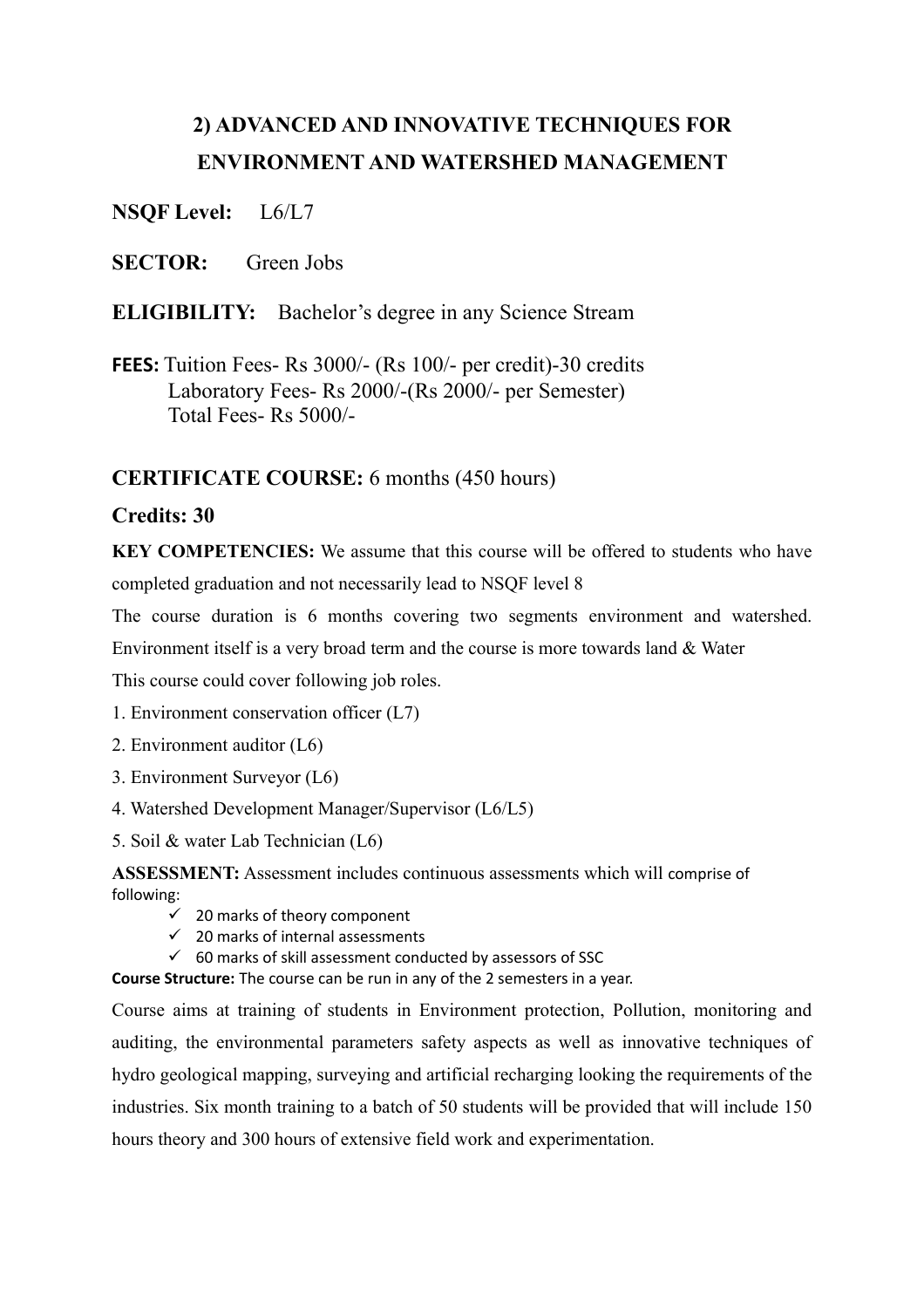#### **Objectives**:

- To train the students about environment protection pollution monitoring and allied aspects related to industries.
- To develop skills in identifying, quantifying and analyzing environmental parameters
- To develop skills in Occupational safety.

### **Structure:**

The course consists of lectures, practical training, workshops and conferences with leading figures from the world of Environment, entrepreneurs, managers, journalists ,designers and architects, publishers and manufacturers. The course will also include visits to industries, for Environmental Audits, Geological survey, pollution monitoring etc. To complete the course, internships will be organized in industries, agencies operating in the Environment and Water Management sector. The course will be carried out in collaboration with industries and associations in the government organization.

## **CONTENTS**

#### **Environmental Audit**:

Preamble, scope and objectives of environmental auditing,

Applicability of statuary, Environmental statement audit, contents of EA report,

Requirements of Rule 14 for Environmental Audit under Environmental protection Act1986,

importance for industries; Concepts of a. Signatory, b. Consumption Audit, c. Pollution audit,

d. Hazardous audit, d. Solid waste audit, e. Disposal audit, f. Cost audit, g. Investment audit,

h. Voluntary audit.

#### **Water budget and Water audit:**

Distribution of water on Earth; Hydrosphere and concept of hydrogeological cycle; Components (evaporation, precipitation, runoff, infiltration etc) and their interdependence; Hydrometrological station; instrumentation and data collection; Hydrology of surface water and Concept of ground water; Vertical distribution of ground water and concept of aquifers; Concept of water audit, budget, surface water budget and ground water estimation. **Occupational safety:**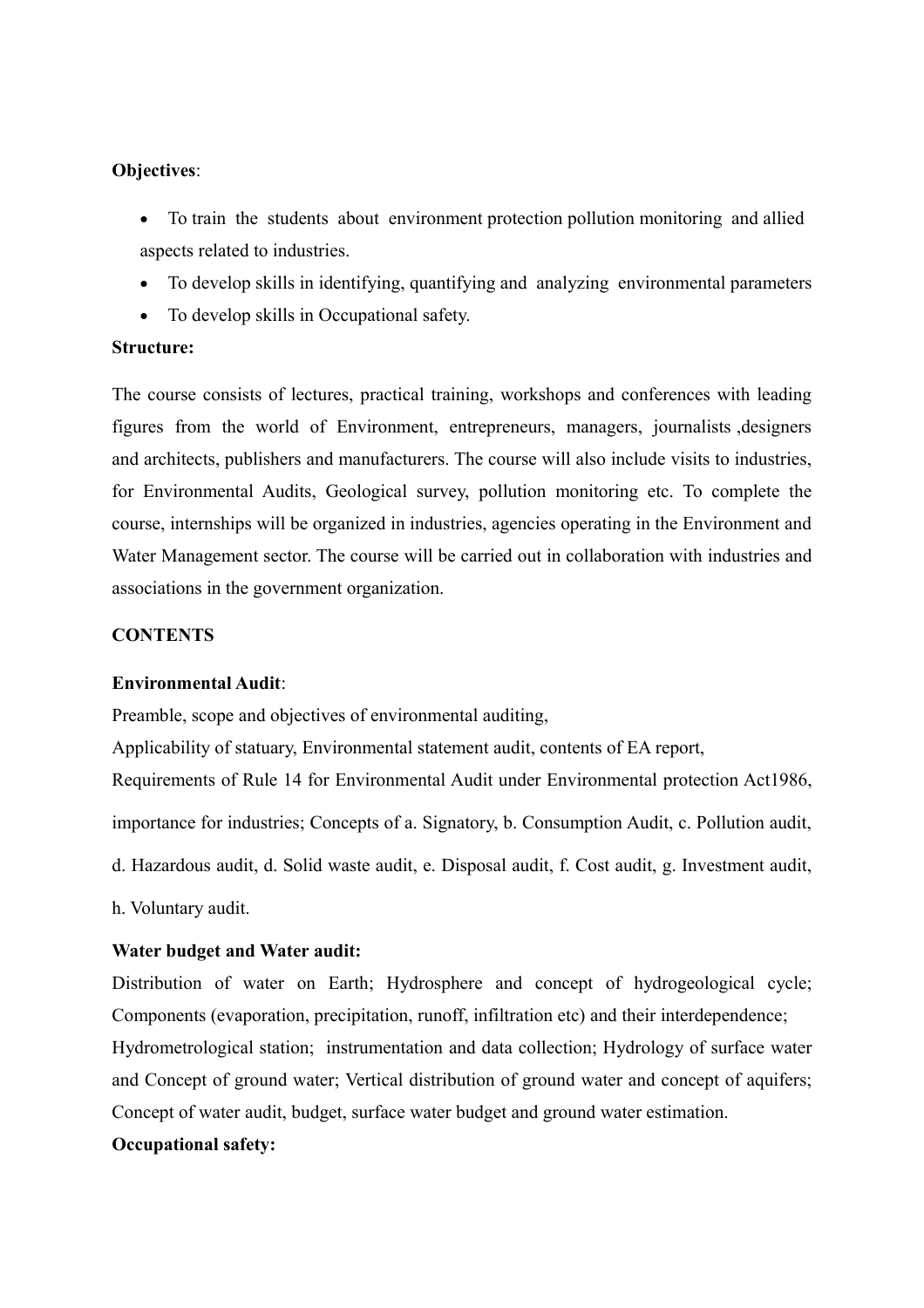Safety management: General principles of safety management; need for safety humanitarian; economics, legal and social consideration of industrial safety; role of management in industrial safety; safety management principle and practices. Safety and Housekeeping: Typical accidents due to poor housekeeping; disposal of scraps and other trade wastes; Prevention of spillage; marking of aisles. Use of colors as an aid for good housekeeping.

## **Air and water pollution monitoring:**

Basics of air and water pollution, major pollutants, Water analysis for physico-chemical characteristics: pH, Electrical Conductivity, hardness, alkalinity, chloride etc. Air sample analysis: NOx, SOx, particulate matter etc.

## **Introduction to Survey Methods**

- Geological Surveying and Mapping Plane Table, Magnetic Compass etc
- Site Survey
- Rock Stability
- Rock Mechanics and
- Slope Stability

 Engineering aspects of Soil and Water conservation Structures and its relevance in Watershed Management

# **Exploration Methods**

- Resistivity Method
- Related Software's

## **Logging Methods**

Core Logging

# **Well Hydraulics, Water quality and Artificial recharge**

**Analytical Methods:** Concept of porosity and permeability, Darcey's law, laboratory methods to determine porosity, Pumping test in field, Water quality monitoring, BIS for DW, Irrigation waters and Industry, Water Quality parameters, Conventional and Unconventional methods of artificial recharge, Rain water Harvesting, Concept and components of watershed Identification and study of watersheds, hypsometric analysis, Area treatment and drainage